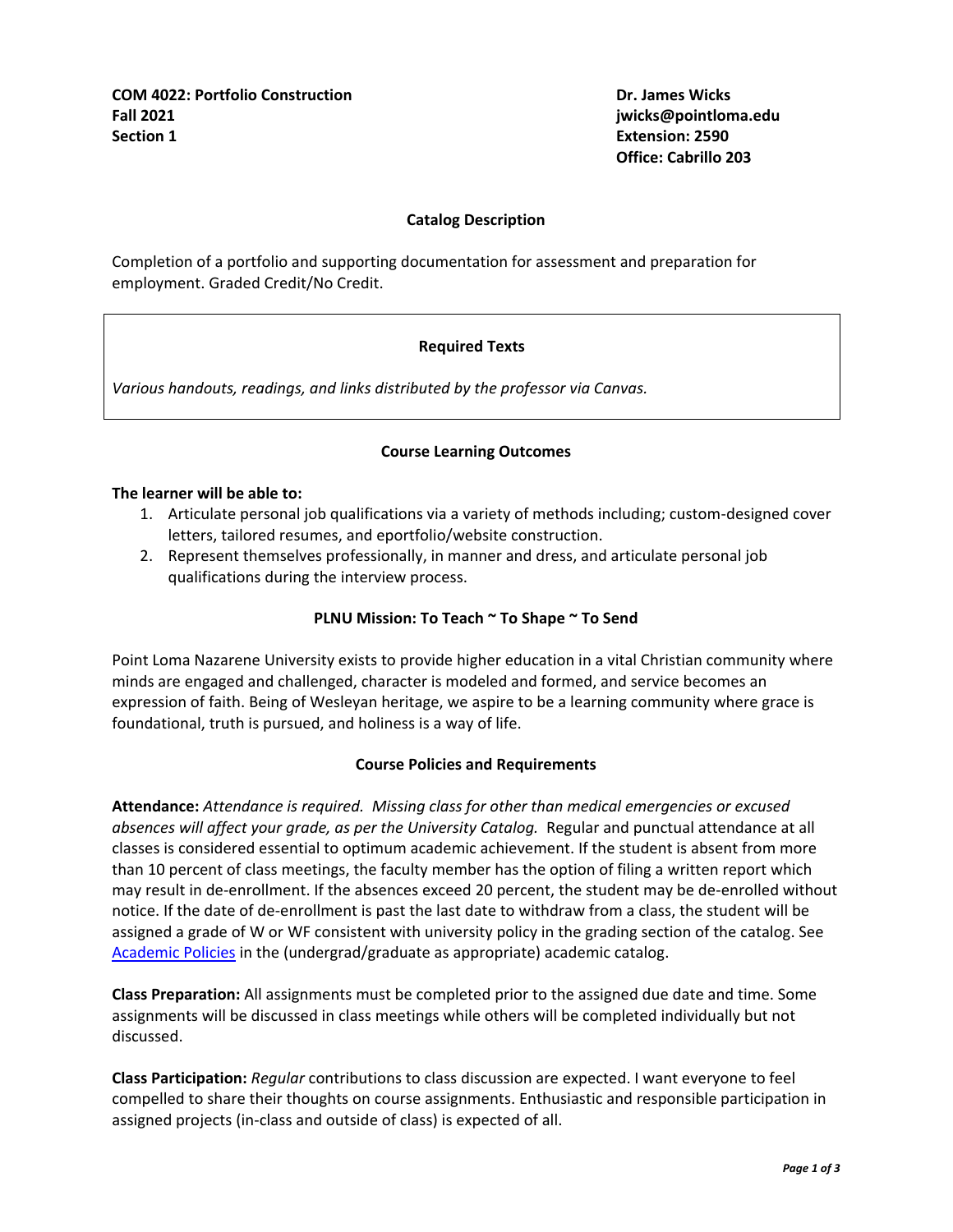**E-Mail:** Please use e-mail (not Canvas email) for simple, logistical questions or clarifications. Write: "COM4022" in the subject line. Allow 24 hours/ 1 business day for a reply.

**Canvas Messages**: Please use Canvas messages (not Canvas email) for all information regarding assignments submitted to Canvas.

**Public Discourse:** Much of the work we will do in this class is cooperative, by nature of the class discussions and general feedback given to written work and/projects; thus you should think of all your writing and speaking for and in class as public, not private, discourse. By continuing in this class, you acknowledge that your work will be viewed by others in the class.

**Inclusive Language:** All public language used in this course, including written and spoken discourse, will be inclusive. This standard is outlined by all major academic style guides, including MLA, APA, and Chicago, and is the norm in university-level work. These academic style guides provide background information and good examples of how to maintain non-sexist language use in your writing.

**Academic Honesty/ Policy on Plagiarism**: Students should demonstrate academic honesty by doing original work and by giving appropriate credit to the ideas of others. As explained in the university catalog, academic dishonesty is the act of presenting information, ideas, and/or concepts as one's own when in reality they are the results of another person's creativity and effort. Violations of university academic honesty include cheating, plagiarism, falsification, aiding the academic dishonesty of others, or malicious misuse of university resources. A faculty member who believes a situation involving academic dishonesty has been detected may assign a failing grade for a) that particular assignment or examination, and/or b) the course following the procedure in the university catalog. Students may appeal also using the procedure in the university catalog. See [Academic Policies](http://catalog.pointloma.edu/content.php?catoid=24&navoid=1581#Academic_Honesty) for further information.

**PLNU Academic Accommodations Policy:** PLNU is committed to providing equal opportunity for participation in all its programs, services, and activities. Students with disabilities may request courserelated accommodations by contacting the Educational Access Center (EAC), located in the Bond Academic Center [\(EAC@pointloma.edu](mailto:EAC@pointloma.edu) or 619-849-2486). Once a student's eligibility for an accommodation has been determined, the EAC will issue an academic accommodation plan ("AP") to all faculty who teach courses in which the student is enrolled each semester.

PLNU highly recommends that students speak with their professors during the first two weeks of each semester/term about the implementation of their AP in that particular course and/or if they do not wish to utilize some or all of the elements of their AP in that course.

Students who need accommodations for a disability should contact the EAC as early as possible (i.e., ideally before the beginning of the semester) to assure appropriate accommodations can be provided. It is the student's responsibility to make the first contact with the EAC.

**Final Examination:** *The published time for the final examination is one of the considerations when enrolling for a course. Students are expected to arrange their personal affairs to fit the examination schedule.* Successful completion of this class requires taking the final examination on its scheduled day. No requests for early examinations or alternative days will be approved.

**FERPA Policy:** In compliance with federal law, neither PLNU student ID nor social security number should be used in publicly posted grades or returned sets of assignments without student written permission. Also in compliance with FERPA, you will be the only person given information about your progress in this class unless you have designated others to receive it in the "Information Release" section of the student portal. See [Academic Policies](http://catalog.pointloma.edu/content.php?catoid=24&navoid=1581) in the (undergrad/ graduate as appropriate)